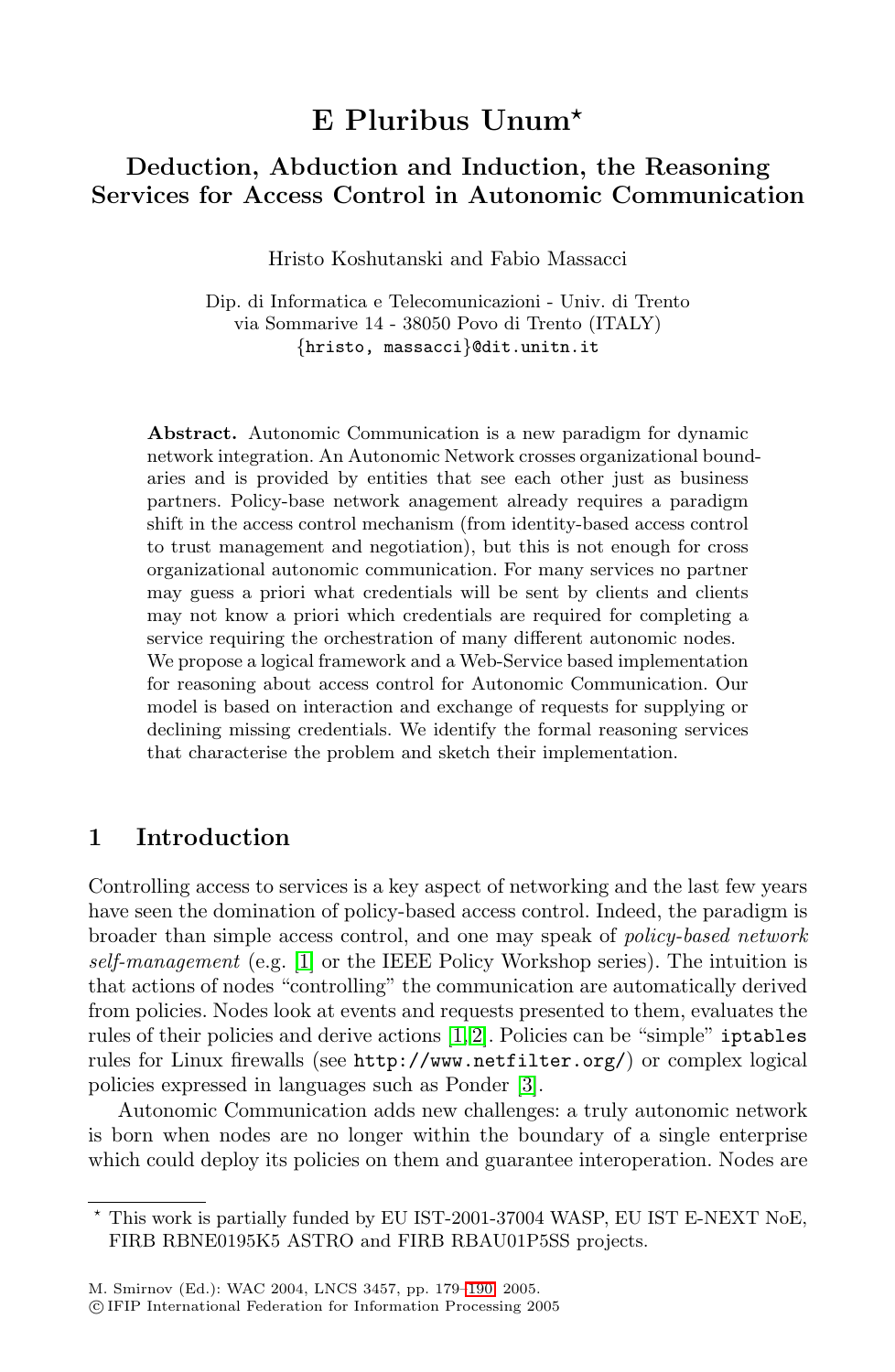partners that offer services and lightly integrate their efforts into one (hopefully coherent) network. This cross enterprise scenario poses novel security challenges with aspects of both trust management systems and workflow security.

From trust management systems  $[4, 5, 6]$  $[4, 5, 6]$  $[4, 5, 6]$  it takes the credential-based view: access to services is offered by autonomic nodes on their own and the decision to grant or deny access must rely on attribute credentials sent by the client. In contrast with these systems, we have a continuous process and assignment of permissions to credentials must look beyond the single access decision.

From workflow access control [\[7,](#page-11-7) [8,](#page-11-8) [9,](#page-11-9) [10\]](#page-11-10) we borrow all classical problems such as dynamic assignment of roles to users, separation of duties, and assignment of permissions to users according the least privilege principles. In contrast with such schemes, we can no longer assume that the enterprise will assign tasks and roles to users (its employees) in such a way that makes the overall flow possible w.r.t. its security constraints.

Astracting away the details of the policy implementation, we can observe that only one reasoning service is actually used by policy based self-management: deduction. Given a policy and a set of additional facts and events, we find out all consequences (actions or obligations) of the policy and the facts, i.e. whether granting the request can be deduced from the policy and the current facts. Policies can be different  $[11, 6, 12, 8]$  $[11, 6, 12, 8]$  $[11, 6, 12, 8]$  $[11, 6, 12, 8]$  but the kernel reasoning service is the same.

Autonomic communication needs at least another reasoning service: abduction [\[13\]](#page-11-13). Loosely speaking, abduction is deduction in reverse: given a policy and a request for access to services, find the credentials/events that would grant access, i.e. a (possibly minimal) set of facts that added to the policy would make the request a logical consequence. Abduction is a core service for the interactive access control framework in autonomic communication. In this framework a client may be asked on the fly for additional credentials and the same may disclose them or decline to provide them. We need an interactive control on both the client and server sides whenever the client requires some evidence from the server before disclosing his own credentials.

We might also use *induction* [\[14\]](#page-11-14): given a heuristic function to measure the goodness of a rule and some examples of granted and denied requests, invent the access policies covering the positive examples and not the negative ones.

Here, we sketch the reasoning framework for access control for autonomic communication based on interaction for supplying missing credentials or for revoking "wrong" credentials  $(\S 2)$  $(\S 2)$ . We identify the reasoning services deduction vs abduction  $(\S4)$  $(\S4)$ , and induction  $(\S7)$  $(\S7)$ , and sketch the solution for stateful access control  $(\S 5)$  $(\S 5)$  and mutual negotiation  $(\S 6)$  $(\S 6)$ . A running example  $(\S 3)$  $(\S 3)$  makes discussion concrete. A discusssion of future challenges concludes the paper.

### <span id="page-1-0"></span>2 Access Control with Security Policies

Using Datalog and logic programs for security policy is customary in computer security  $[11, 6, 12, 8]$  $[11, 6, 12, 8]$  $[11, 6, 12, 8]$  $[11, 6, 12, 8]$  and our formal model is based on normal logic programs under the stable model semantics [\[15\]](#page-11-15). We have predicates for requests, creden-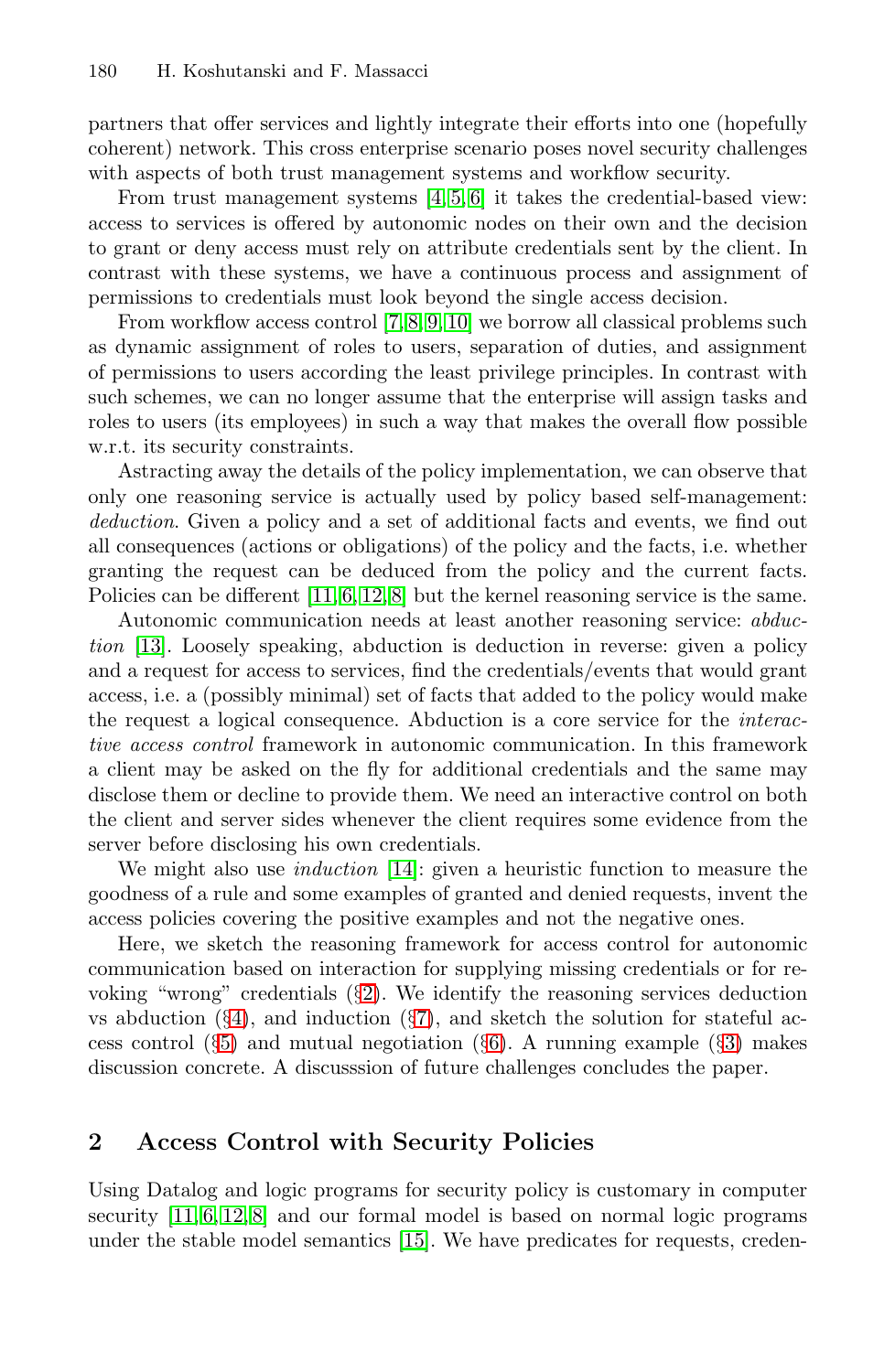Role:  $R_i \succ \textsf{Role}: R_j$  when role Role:  $R_i$  dominates role Role:  $R_j$ . Role:  $R_i \succ_{\text{WebServ}:S}$  Role:  $R_j$  when role Role:  $R_i$  dominates, for service WebServ: S, the role Role:  $R_j$ . assign (P, WebServ : S) when an access to the service WebServ : S is granted to P. Where P can be either a Role:  $R$  or User:  $U$ .

(a) Predicates for assignments to Roles and Services

declaration  $(\mathsf{User}\colon\! U)$  it is a statement by the  $\mathsf{User}\colon\! U$  for its identity. credential (User:  $U$ , Role:  $R$ ) when User:  $U$  has a credential activating Role:  $R$ .  ${\sf credentialTask}\left({\sf User}:U,{\sf WebServer}:S\right)$  when  ${\sf User}:U$  has the right to access  ${\sf WebServer}:S.$ 

(b) Predicates for Credentials

running  $(P, \text{WebServ}:S, \text{number}:N)$  when the number: N-th activation of WebServ: S is executed by P. abort  $(P, \text{WebServ}:S, \text{number}:N)$  if the number: N activation of WebServ: S within a workflow aborts. success (P, WebServ: S, number: N) if the number: N-th activation of WebServ : S within a workflow successfully executes.

grant  $(P, \text{WebServ}:S, \text{number}:N)$  if the number: N request of WebServ: S has been granted deny  $(P, \text{WebServ}:S, \text{number}:N)$  if the number: N-th request of WebServ: S has been denied.

(b) Predicates for System's History and State

<span id="page-2-1"></span>Fig. 1. Predicates used in the model

tials, assignments of users to roles and of roles to services, see Figure [1.](#page-2-1) They are self explanatory, except for role dominance: a role dominate another if it has more privileges. We have constants for users identifiers, denoted by  $\mathsf{User}: U$ , for roles, denoted by  $\textsf{Role}:R$ , and one for services, denoted by WebServ: S.

Each partner has a security policy for access control  $P_A$  and a security policy for disclosure control  $\mathcal{P}_{\mathcal{D}}$ . The former is used for making decision about access to the services offered by the partner. The latter is used to decide the credentials whose need can be potentially disclosed to the client.

We keep a set of *active (unrevoked)* credentials  $\mathcal{C}_{\mathcal{P}}$  presented by the client in past requests to other services offered by the same server, and the set of declined credentials  $\mathcal{C}_{\mathcal{N}}$  compiled from the client's past interactions. To request a service the client submit a set of presented credentials  $\mathcal{C}_p$ , a set of revoked credentials  $\mathcal{C}_{\mathcal{R}}$  and a service request r. We assume that  $\mathcal{C}_p$  and  $\mathcal{C}_{\mathcal{R}}$  are disjoint. In this context,  $\mathcal{C}_{\mathcal{N}}$  is assigned the difference between the missing credentials  $\mathcal{C}_{\mathcal{M}}$ , the client was asked in the previous interaction, and the ones presented now. For stateful autonomic nodes we'll also need the *history of access to services*  $H$ .

### <span id="page-2-0"></span>3 A Running Example

Let us assume that we have a Planet-Lab shared network between the University of Trento and Fraunhofer institute in Berlin in the context of the E-NEXT network, and that there are three main access types to the resources:  $read$  – access to data residing on the Planet-Lab machines;  $run$  – access to data and possibility to run processes on the machines; and configure – including the previous two types of accesses plus the possibility of configuring network services on the machines.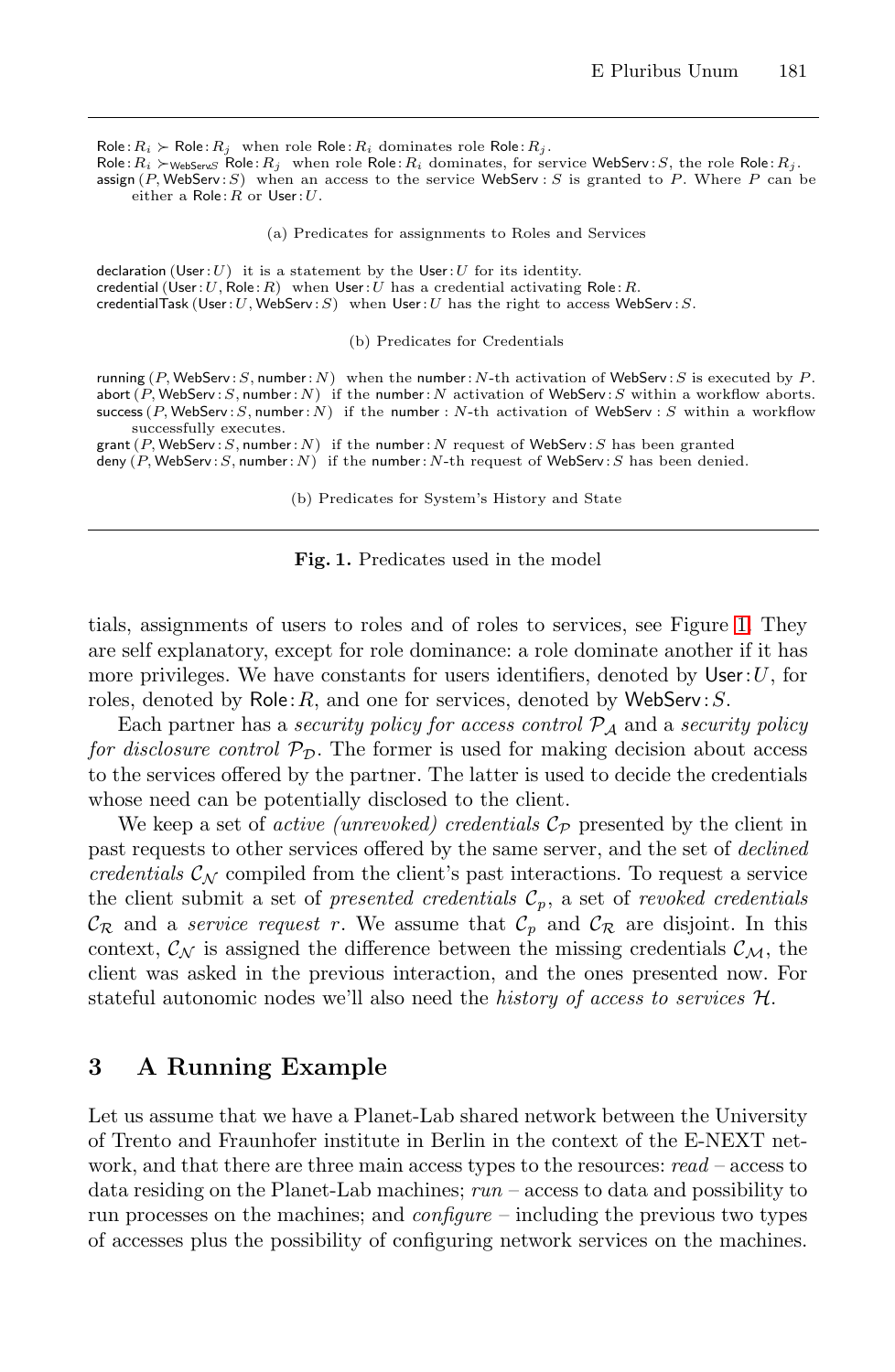

<span id="page-3-1"></span>Fig. 2. Joint Hierarchy Model

All Planet-Lab credentials (certificates) are signed and issued by trusted authorities and the crypto validation is performed before the actual access control process. In other words, a preprocessing step validates and transforms the certificates into a form suitable for the formal model – credential (User:  $U$ , Role:  $R$ ).

Fig. [2](#page-3-1) shows the role hierarchy, where higher the role in the hierarchy, more powerful it is. A role dominates another role if it is higher in the hierarchy and there is a direct path between them. Fig. [3](#page-4-0) shows the access and disclosure policies. authNetwork  $(IP, DomainName)$  is domain specific: the first argument is the IP address of the authorized network endpoint (the client's machine) and the second one the domain where the IP address comes from.

*Example 1.* Rules  $(1,2)$  give access to the shared network content to everybody from UniTrento and Fraunhofer, regardless of IP and role. For rules (6,7), if a user has got a disk access and is a researcher at UniTrento or junior researcher at Fraunhofer, it has additional rights. Rules (10,11) give full access from anywhere only to members of the board of directors and to full professors.

Example 2. Rule (5) relaxes the previous two and allows access from any place of the institutions provided users declare their ID and present some role-position certificate of their organization or at least a Planet-Lab membership credential.

*Example 3.* Rules  $(1,2)$  in the disclosure policy show the need for the client to declare its ID if the same comes from an authorized network of the respective organizations; rule (3) discloses the need for Planet-Lab membership credential if the client has already declared its ID; and rule (4) discloses (upgrades) the need of a higher role-position credential.

# <span id="page-3-0"></span>4 Deduction vs Abduction

The basic reasoning service for policy-based approches is deduction:

Definition 1 (Logical Consequence and Consistency). We use the symbol  $P \models L$ , where P is a policy and L is either a credential or a service request, to specify that L is a logical consequence of a policy P. P is consistent  $(P \not\models \bot)$  if there is a model for P.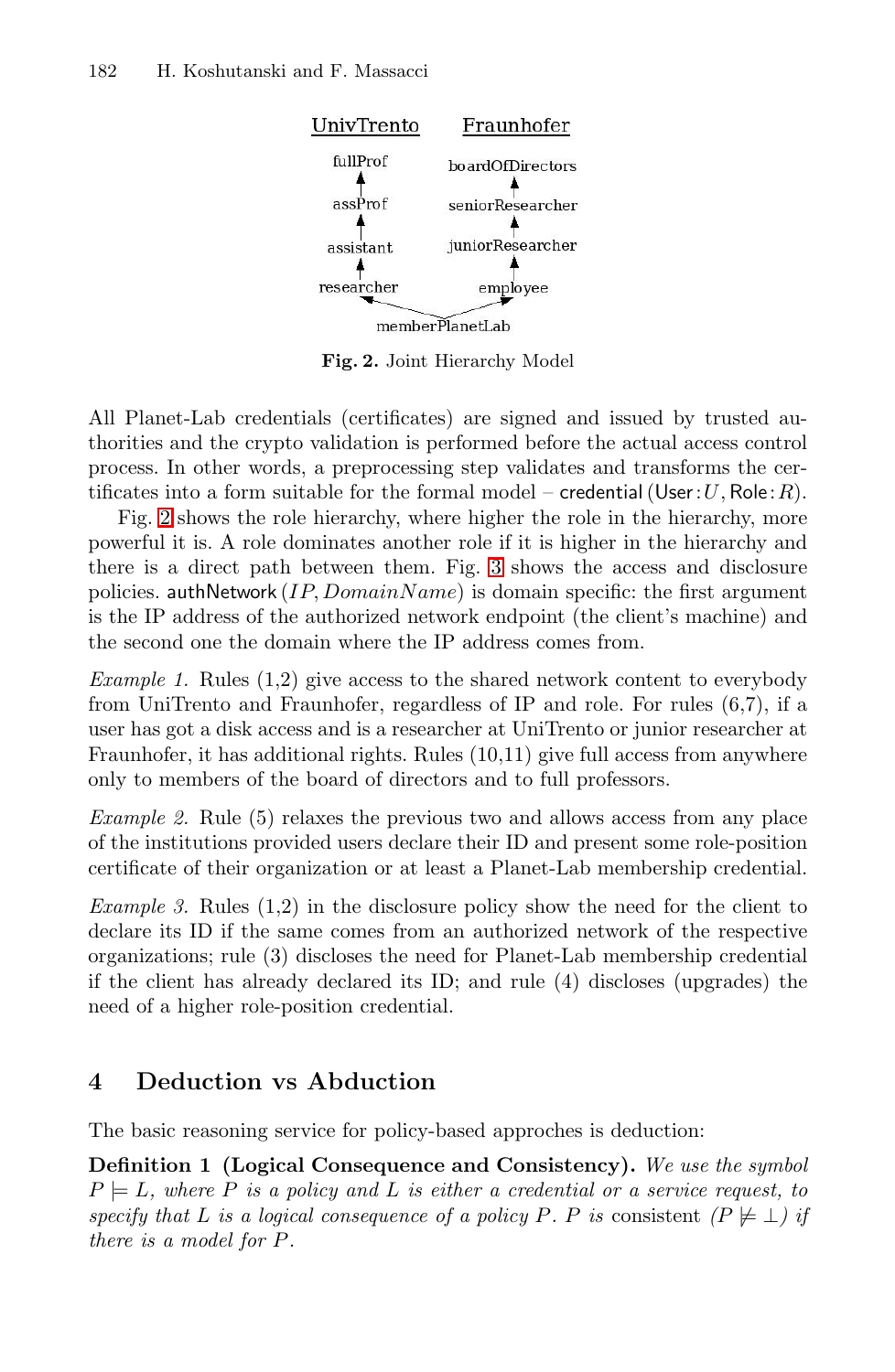#### Access Policy:

```
(1) assign (*, request(head)) \leftarrow \text{authNetwork}(*, * .unitn.it).(2) assign (*, request (read)) \leftarrow authNetwork (*, *. fraunhofer.de).
 (3) assign (*, request(execute)) \leftarrow \text{authNetwork}(193.168.205.*, * .unitn.it).(4) assign (*, request(execute)) \leftarrow authNetwork (198.162.45.*, *.fraunhofer.de).
 (5) assign (User, request(exacute)) \leftarrow assign (User, request(recd)), declaration (User),
                                                       credential (User, Role), Role \succeq memberPlanetLab.
(6) \textsf{assign}(\textit{User}, \textit{request}(\textit{addService})) \leftarrow \textsf{assign}(\textit{User}, \textit{request}(\textit{execute})) , \textsf{declaration}(\textit{User}),credential (User, Role), Role \succeq researcher.
(7) \text{assign}(User, request(addService)) \leftarrow \text{assign}(User, request(execute)), \text{ declaration}(User),credential (User, Role), Role \succeq juniorResearcher.
(8) assign (User, request(addService)) \leftarrow \text{authNetwork}(*, * .it), \text{ declaration } (User),credential (User, Role), Role \succeq assProf.(9) assign (User, request(addService)) \leftarrow authNetwork (*, *de), declaration (User).
                                                  credential (User, Role), Role \succeq seniorResearcher.(10) assign (User, request(addService)) \leftarrow \text{authNetwork}(*, *), \text{ declaration} (User),credential (User, Role), Role \succeq fullProf.
(11) assign (User, request(addService)) \leftarrow \textsf{authNetwork}(*, *), \textsf{declaration} (User).
                                                  credential (User, Role), Role \succ boardOfDirections.
```
#### Release Policy:

```
(1) declaration (User) \leftarrow \text{authNetwork}(*, * .unitn.it).(2) declaration (User) \leftarrow \text{authNetwork}(*, *.fraunhofer.de).
(3) credential (memberPlanetLab, User) \leftarrow declaration (User).
(4) credential (RoleX, User) \leftarrow credential (RoleY, User), RoleX \succ RoleY.
```
Fig. 3. Proxy Access and Release Policies for the Online Library

<span id="page-4-0"></span>This reasoning service is used in most logical formalizations [\[16\]](#page-11-16): if the request r is a consequence of the policy and the credentials (i.e.  $\mathcal{P}_{\mathcal{A}} \cup \mathcal{C}_{p} \models r$ ), then access is granted otherwise it is denied.

Example 4. A request coming from *dottorati.dit.unitn.it* with IP 193.168.205.11 for access to a fellowship application form on the subnet is granted by rule (3).

The next service is abduction: given a policy and a request, find the credentials that added to the policy would allow to grant the request.

Definition 2 (Abduction). The abductive solution over a policy P, a set of predicates (credentials) H (with a partial order  $\prec$  over subsets of H) and a ground literal L is a set of ground atoms E such that: (i)  $E \subseteq H$ , (ii)  $P \cup E \models L$ , (iii)  $P \cup E \not\models \bot$ , (iv) any set  $E' \prec E$  does not satisfy all conditions above.

Traditional p.o.s are subset containment or set cardinality. Other solutions are possible with orderings over predicates.

This reasoning service is used in the overall interactive access control algorithm shown in Fig. [4.](#page-5-0) Initially the client will send a set of client's credentials  $\mathcal{C}_p$  and a service request r. Then we update client's profile, i.e. declined and active credentials and check whether the active credentials unlock r according to  $\mathcal{P}_{\mathcal{A}}$ . In the case of denial, we compute all credentials disclosable from  $\mathcal{C}_{\mathcal{P}}$  according to  $\mathcal{P}_{\mathcal{D}}$  and from the resulting set remove all  $\mathcal{C}_{\mathcal{N}}$ . Then we compute all possible subsets of  $\mathcal{C}_{\mathcal{D}}$  that are consistent with the access policy  $\mathcal{P}_{\mathcal{A}}$  and, at the same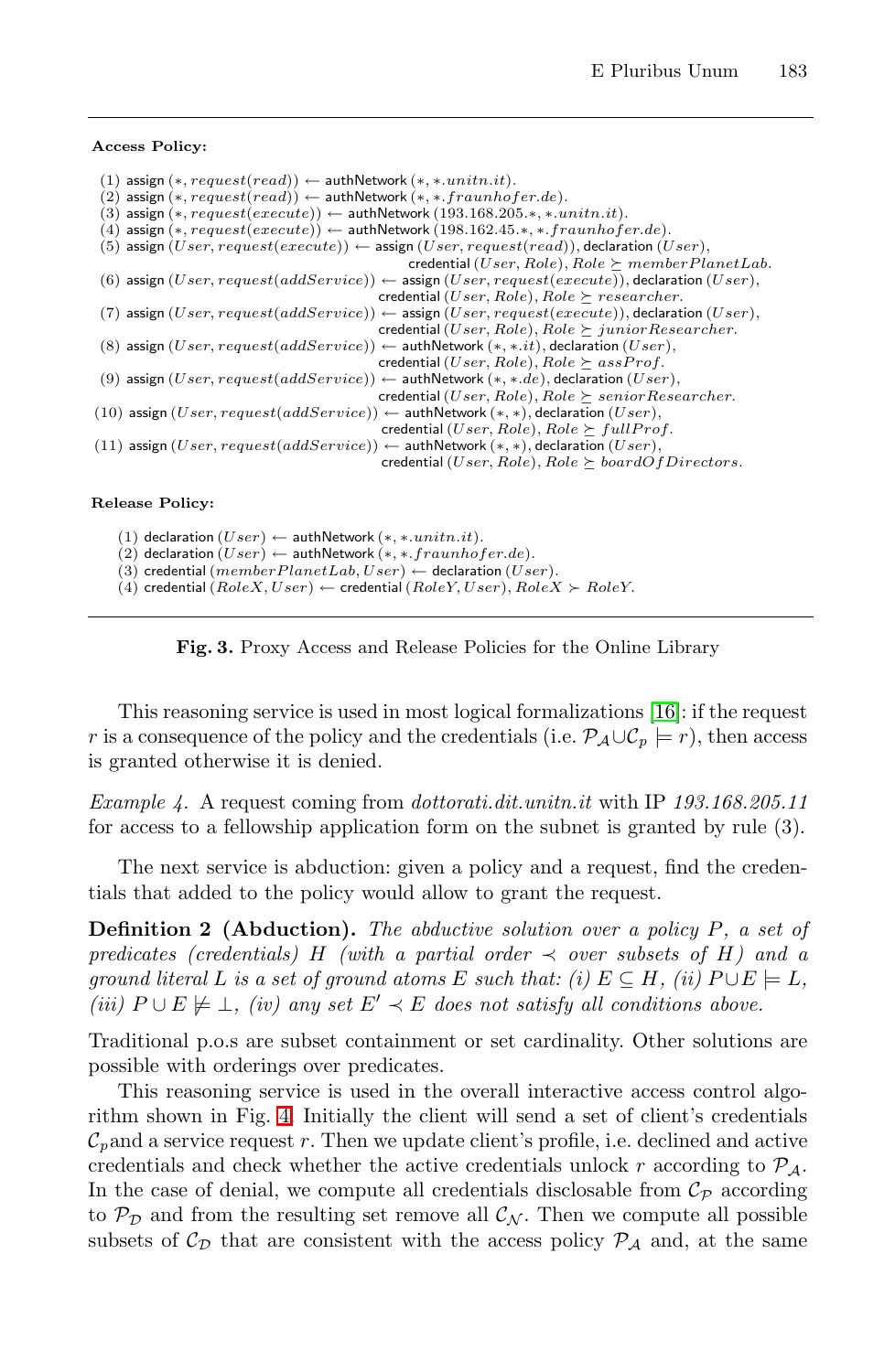Global vars:  $\mathcal{C}_{\mathcal{N}}$ ,  $\mathcal{C}_{\mathcal{P}}$ ; Internal input:  $\mathcal{P}_A$ ,  $\mathcal{P}_D$ ; **Output:** grant/deny/ask( $\mathcal{C}_{\mathcal{M}}$ );

- 1. client's input:  $\mathcal{C}_p$  and r,
- 2. update  $\mathcal{C}_{\mathcal{N}} = (\mathcal{C}_{\mathcal{N}} \cup \mathcal{C}_{\mathcal{M}}) \setminus \mathcal{C}_{p}$ , where  $\mathcal{C}_{\mathcal{M}}$  is from the last interaction,
- 3. update  $\mathcal{C}_{\mathcal{P}} = \mathcal{C}_{\mathcal{P}} \cup \mathcal{C}_{p}$ ,
- 4. verify that the request r is a security consequence of the policy access  $\mathcal{P}_{\mathcal{A}}$  and presented credentials  $\mathcal{C}_{\mathcal{P}}$ , namely  $\mathcal{P}_{\mathcal{A}} \cup \mathcal{C}_{\mathcal{P}} \models r$  and  $\mathcal{P}_{\mathcal{A}} \cup \mathcal{C}_{\mathcal{P}} \not\models \bot$
- 5. if the check succeeds then return grant else
	- (a) compute the set of disclosable credentials  $\mathcal{C}_{\mathcal{D}}$  as  $\mathcal{C}_{\mathcal{D}} = \{c \mid c \text{ credentials that } \mathcal{P}_{\mathcal{D}} \cup \mathcal{C}_{\mathcal{P}} \models c \} \setminus (\mathcal{C}_{\mathcal{N}} \cup \mathcal{C}_{\mathcal{P}}),$
	- (b) use abduction to find a minimal set of missing credentials  $\mathcal{C}_{\mathcal{M}} \subseteq \mathcal{C}_{\mathcal{D}}$  such that both  $\mathcal{P}_{\mathcal{A}} \cup \mathcal{C}_{\mathcal{P}} \cup \mathcal{C}_{\mathcal{M}} \models r$  and  $\mathcal{P}_{\mathcal{A}} \cup \mathcal{C}_{\mathcal{P}} \cup \mathcal{C}_{\mathcal{M}} \not\models \bot$ ,
	- (c) if no set  $\mathcal{C}_{\mathcal{M}}$  exists then return deny else
	- (d) return  $ask(\mathcal{C}_{\mathcal{M}})$  and iterate.

<span id="page-5-0"></span>Fig. 4. Interactive Access Control Algorithm

time, grant r. Out of all these sets (if any) the algorithm selects the minimal one. We point out that the minimality criterion could be different for different contexts (see [\[17\]](#page-11-17) for some examples).

Remark 1. Using declined credentials is essential to avoid loops in the process and to guarantee the success of interaction in presence of disjunctive information.

For example suppose we have alternatives in the partner's policy (e.g., "present either a VISA or a Mastercard or an American Express card"). An arbitrary alternative can be selected by the abduction algorithm and on the next interaction step (if the client has declined the credential) the abduction algorithm is informed that the previous solution was not accepted.

Example 5. Assuming the access and release policies in Figure [3,](#page-4-0) let us play the following scenario. A senior researcher at Fraunhofer institute FOKUS wants to reconfigure an online service for paper submissions, of a workshop. The service is part of a big management system hosted at the University of Trento's network that is part of Planet-Lab. So, for doing that, at the time of access, he presents his employee membership token, issued by a Fraunhofer certificate authority, presuming that it is enough as a potential customer.

Formaly speaking, the request comes from a domain *fokus.fraunhofer.de* with credential for Role : employee together with a declaration for a user ID, John Milburk. According to the access policy the credentials are not enough to get full access and so the request would be denied.

Then, following the algorithm in Figure [4,](#page-5-0) it is computed the set of disclosable credentials from the disclosure policy and the user's available credentials, and the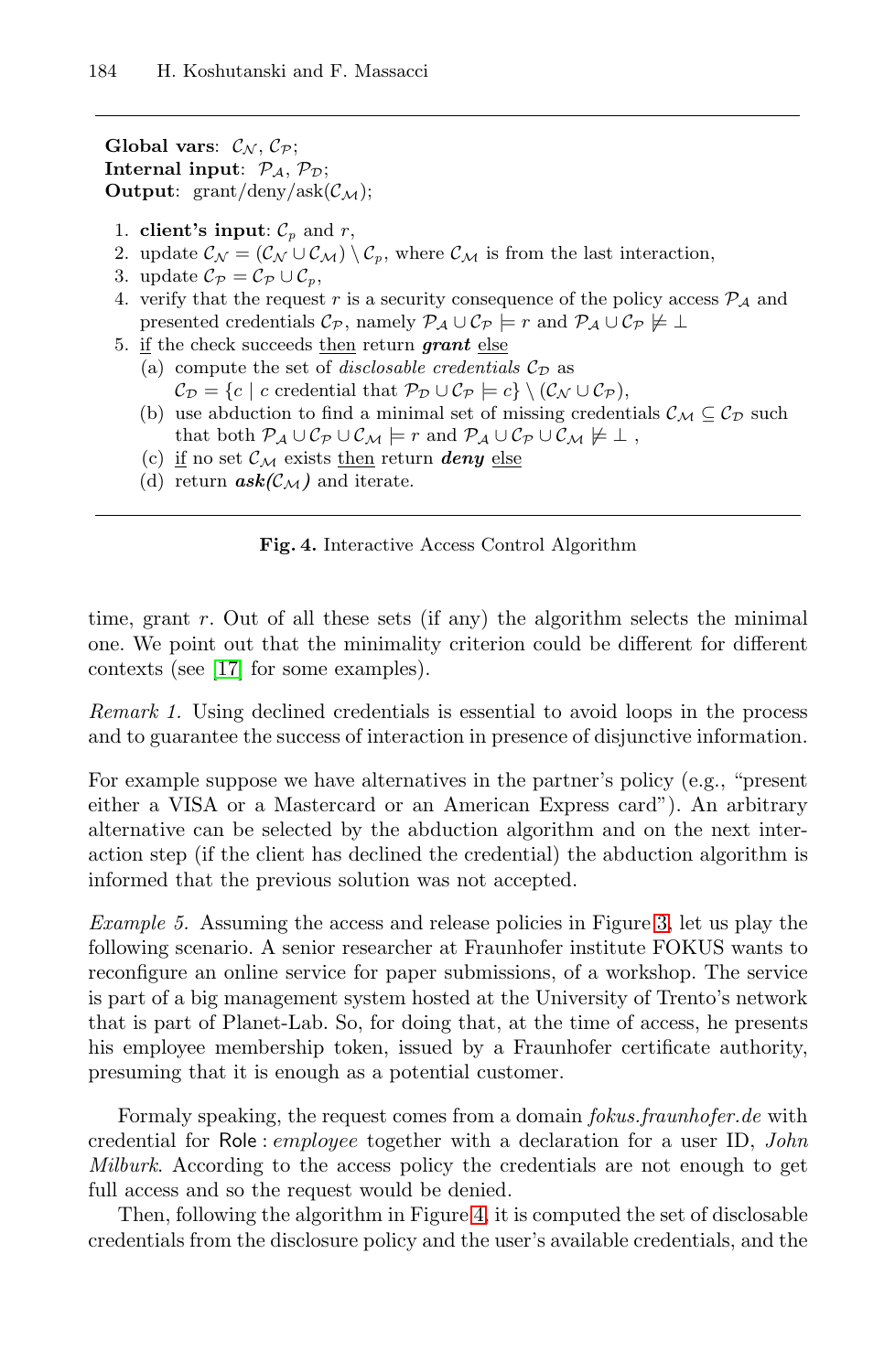minimal set of credentials, out of those, that satisfies the request. The resulting set is  ${c}$  credential (User: *JohnMilburk*, Role: *junior Researcher*)}. Then the need for this credential is return back to the user.

Example 6. On the next interaction step, because the user is a senior researcher, the same declines to present the requested credential as just returning the same query with no presented credentials.

So, the algorithm updates the user's session profile and the outcome is the need for credential credential (User: John Milburk, Role: senior Researcher).

## <span id="page-6-0"></span>5 Stateful AC: Missing and Excessing Credentials

What happens if access to services is determined also by the history of past executions? For instance in the example by Atluri and Bertino [\[8–](#page-11-8)pag.67] a branch manager of a bank clearing a cheque cannot be the same member of staff who has emitted the cheque. So, if we have no memory of past credentials then it is impossible to enforce any security policy for separation of duties on the application workflow. The problems are the following:

- the request may be inconsistent with some role used by the client in the past;
- the new set of credential may be inconsistent with requirements such as separation of duties;
- in contrast to intra-enterprise workflow systems [\[8\]](#page-11-8), the partner offering the service has no way to assign to the client the right set of credentials which would be consisted with his future requests (because he cannot assign him future tasks).

So, we must have some roll-back procedure by which, if the user has by chance sent the "wrong" credentials, he can revoke them.

Our interactive access control solution for stateful services and applications is shown in Figure [5.](#page-7-0)

The logical explanation of the algorithm is the following. Initially when a client requests a specific service the authorization mechanism creates a new session with global variables declined credentials  $\mathcal{C}_{\mathcal{N}}$ , not revoked credentials  $\mathcal{C}_{\mathcal{U}}$ , missing credentials  $\mathcal{C}_{\mathcal{M}}$  and excessing credentials  $\mathcal{C}_{\mathcal{E}}$  set up to empty sets. Then once the session is started, internally, the algorithm loads the policies for access and disclosure control  $P_A$  and  $P_D$  together with the two external sets history of execusion  $H$  and client's active credentials  $\mathcal{C}_{\mathcal{P}}$ .

Following that, the first step in the algorithm is to get the client's input as sets of currently presented credentials  $\mathcal{C}_p$ , the revoked ones  $\mathcal{C}_r$  and the service request r. Then the set of active credentials  $\mathcal{C}_{\mathcal{P}}$  is updated as removing the set  $\mathcal{C}_r$  from it and then adding the set of currently presented credentials (rf. step [2\)](#page-7-1). Then in step [3](#page-7-2) declined credentials  $\mathcal{C}_{N}$  are updated as credentials the client was asked in the last interactions minus the ones that he has currently presented. Analogously, in step [4,](#page-7-3) not revoked credentials  $\mathcal{C}_{\mathcal{U}}$  are updated as the excessing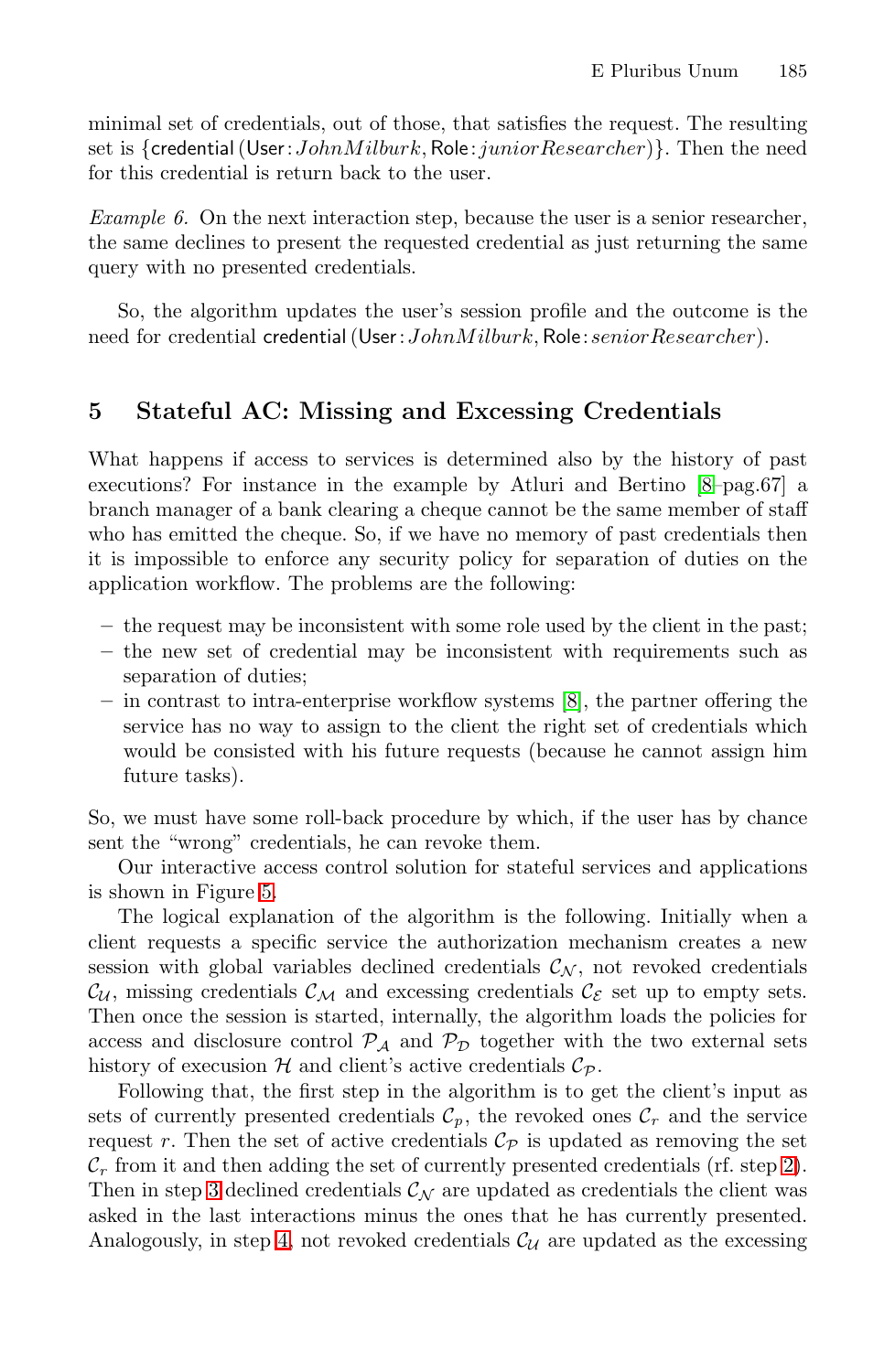Global vars:  $\mathcal{C}_{\mathcal{N}}$ ,  $\mathcal{C}_{\mathcal{U}}$ ,  $\mathcal{C}_{\mathcal{M}}$ ,  $\mathcal{C}_{\mathcal{E}}$ ; Initially  $\mathcal{C}_{\mathcal{N}} = \mathcal{C}_{\mathcal{U}} = \mathcal{C}_{\mathcal{M}} = \mathcal{C}_{\mathcal{E}} = \emptyset$ ; Internal input:  $\mathcal{P}_A$ ,  $\mathcal{P}_D$ ,  $\mathcal{H}$ ,  $\mathcal{C}_{\mathcal{P}}$ ; **Output**: grant/deny/ $\langle ask(\mathcal{C}_{\mathcal{M}}), revoke(\mathcal{C}_{\mathcal{E}}) \rangle$ ;

- <span id="page-7-1"></span>1. client's input:  $\mathcal{C}_p$ ,  $\mathcal{C}_r$  and r,
- <span id="page-7-2"></span>2. update  $\mathcal{C}_{\mathcal{P}} = (\mathcal{C}_{\mathcal{P}} \setminus \mathcal{C}_r) \cup \mathcal{C}_p$ ,
- <span id="page-7-3"></span>3. update  $\mathcal{C}_{\mathcal{N}} = (\mathcal{C}_{\mathcal{N}} \cup \mathcal{C}_{\mathcal{M}}) \setminus \mathcal{C}_{p}$ , where  $\mathcal{C}_{\mathcal{M}}$  is from the last interaction,
- <span id="page-7-4"></span>4. update  $\mathcal{C}_U = (\mathcal{C}_U \cup \mathcal{C}_{\varepsilon}) \setminus \mathcal{C}_r$ , where  $\mathcal{C}_{\varepsilon}$  is from the last interaction,
- <span id="page-7-5"></span>5. Set up  $\mathcal{C}_M = \mathcal{C}_{\mathcal{E}} = \emptyset$ ,
- 6. verify whether the request r is a security consequence of the policy access  $P_A$  and presented credentials  $\mathcal{C}_{\mathcal{P}}$ , namely  $\mathcal{P}_{\mathcal{A}} \cup \mathcal{H} \cup \mathcal{C}_{\mathcal{P}} \models r$  and  $\mathcal{P}_{\mathcal{A}} \cup \mathcal{H} \cup \mathcal{C}_{\mathcal{P}} \not\models \bot$ ,
- <span id="page-7-11"></span><span id="page-7-10"></span><span id="page-7-9"></span><span id="page-7-8"></span><span id="page-7-7"></span><span id="page-7-6"></span>7. if the check succeeds then return grant else
	- (a) compute the set of disclosable credentials  $C_{\mathcal{D}} = \{c \mid \mathcal{P}_{\mathcal{D}} \cup \mathcal{C}_{\mathcal{P}} \models c\} \setminus (\mathcal{C}_{\mathcal{N}} \cup \mathcal{C}_{\mathcal{P}}),$
	- (b) use abduction to find a minimal set of *missing credentials*  $\mathcal{C}_M \subseteq \mathcal{C}_D$  such that both  $P_A \cup \mathcal{H} \cup \mathcal{C}_{P} \cup \mathcal{C}_{M} \models r$  and  $P_A \cup \mathcal{H} \cup \mathcal{C}_{P} \cup \mathcal{C}_{M} \not\models \bot$ ,
	- (c) if a set  $\mathcal{C}_{\mathcal{M}}$  exists then return  $\langle ask(\mathcal{C}_{\mathcal{M}}), revoke(\mathcal{C}_{\mathcal{E}}) >$  else i. use abduction to find a minimal set of missing credentials  $\mathcal{C}_{\mathcal{M}} \subseteq (\mathcal{C}_{\mathcal{D}} \cup \mathcal{C}_{\mathcal{P}})$ such that  $\mathcal{P}_{\mathcal{A}} \cup \mathcal{H} \cup \mathcal{C}_{\mathcal{M}} \models r, \mathcal{P}_{\mathcal{A}} \cup \mathcal{H} \cup \mathcal{C}_{\mathcal{M}} \not\models \bot$  and  $\mathcal{C}_{\mathcal{U}} \cap (\mathcal{C}_{\mathcal{P}} \setminus \mathcal{C}_{\mathcal{M}}) = \emptyset$ ,
		- ii. if no set  $\mathcal{C}_{\mathcal{M}}$  exists then return deny else
		- iii. compute  $\mathcal{C}_{\mathcal{E}} = \mathcal{C}_{\mathcal{P}} \setminus \mathcal{C}_{\mathcal{M}}$  and  $\mathcal{C}_{\mathcal{M}} = \mathcal{C}_{\mathcal{M}} \setminus \mathcal{C}_{\mathcal{P}}$ ,
		- iv. return  $\langle ask(\mathcal{C}_{\mathcal{M}}), revoke(\mathcal{C}_{\mathcal{E}}) > \text{and iterate.}$

<span id="page-7-12"></span>Fig. 5. Interactive Access Control Algorithm for Stateful Autonomic Services

<span id="page-7-0"></span>credentials asked in the last interaction minus the ones currently revoked. Step [5](#page-7-4) prepares the two sets  $\mathcal{C}_{\mathcal{M}}$  and  $\mathcal{C}_{\mathcal{E}}$  for the interaction output.

Steps [6,](#page-7-5) [7,](#page-7-6) [7a,](#page-7-7) [7b](#page-7-8) and [7c](#page-7-9) have the same explanation as the respective ones in Figure [4.](#page-5-0) If a set of missing credentials was not found in step [7b](#page-7-8) then we run the abduction process again (step  $7(c)$ ) but over the extended set of disclosable credentials and active credentials  $C_{\mathcal{D}} \cup C_{\mathcal{P}}$  searching for a solution for r that preserves consistency in  $\mathcal{P}_A$  and unlocks r. The last requirement in the step is used to filter out those solutions that have been partially refused to be revoked.

Step [7\(c\)i](#page-7-10) indicates that if a set  $\mathcal{C}_{\mathcal{M}}$  exists then definitely there are "wrong" credentials among those in  $\mathcal{C}_{\mathcal{P}}$  that ban the client to get a solution for r (in step [7b\)](#page-7-8). If no such set then the client is denied because he does not have enough privileges to disclose more credentials to obtain the service  $r$  (step  $7(c)$ ii).

Step [7\(c\)iii](#page-7-12) computes the sets of excessing and missing credentials  $\mathcal{C}_{\mathcal{E}}$  and  $\mathcal{C}_M$ . The motivation behind  $\mathcal{C}_{\mathcal{E}}$  is that the set difference of active credentials minus just computed  $\mathcal{C}_{\mathcal{M}}$  certainly contains the credentials that ban the client to get a solution for r.

At this point there two main issues concerning the set  $\mathcal{C}_{\mathcal{E}}$ : (i) the system may restart from scratch asking the client to revoke all his active credentials, i.e.  $\mathcal{C}_{\mathcal{E}} = \mathcal{C}_{\mathcal{P}}$ , (ii) the system may ask the client to present credentials that have been already asked for revokation in past interactions.

Remark 2. Step [7\(c\)iii](#page-7-12) looks the opposite of abduction: rather than adding new information to derive more things (the request), we drop information to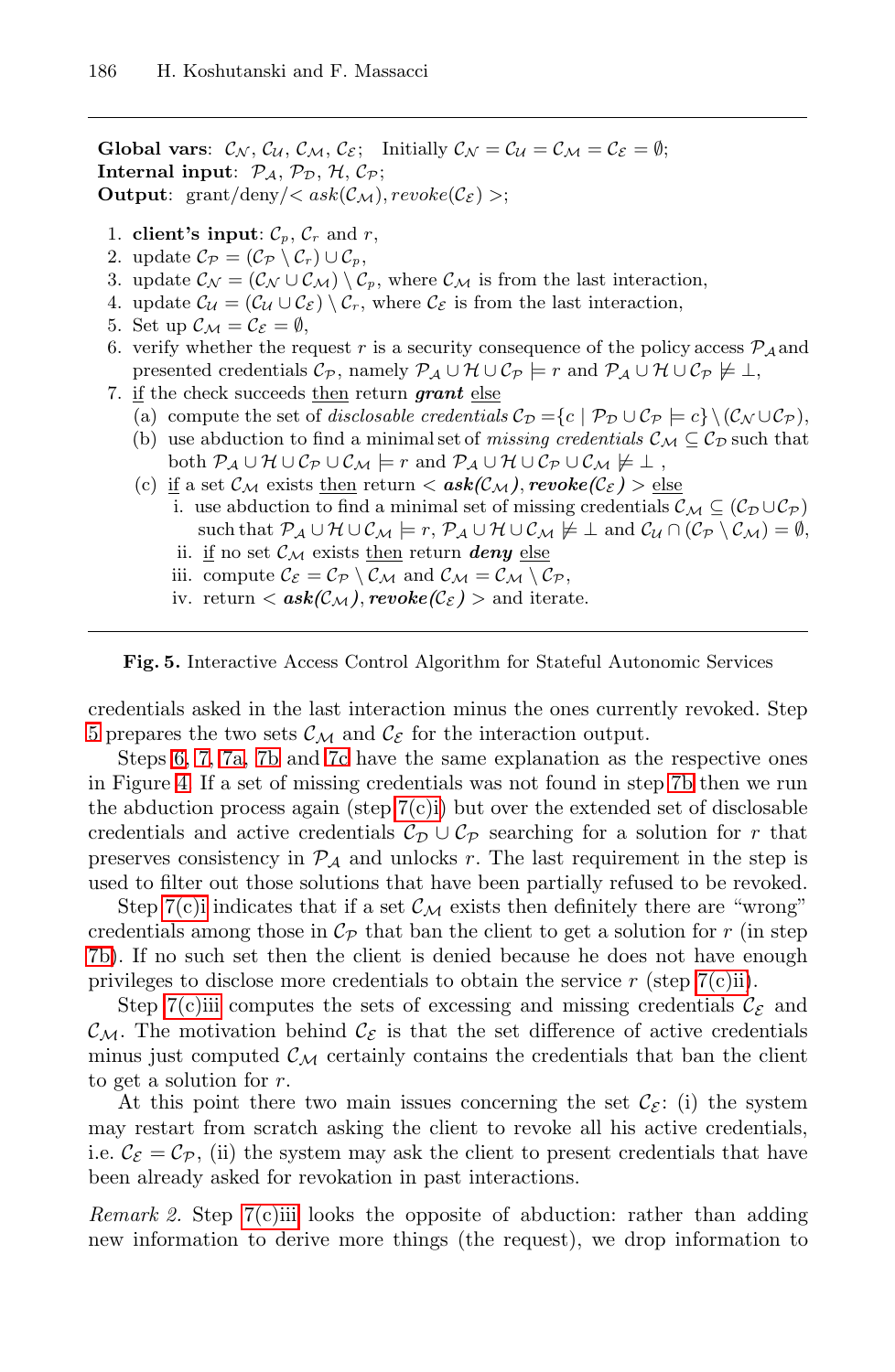derive less things (the inconsistency). One can show that the two tasks are equivalent.

## <span id="page-8-0"></span>6 Life Is Complicated: Two-Party Negotiation

So far deduction helps us to infer whether a service request is granted by the partner's access policy and the client's set of credentials. In the case of failure, abduction infers what is missing so that the client can still get the desired service.

Example 7. When the senior researcher received the counter request to present his *seniorResearcher* certificate in order to get access he may not want to reveal his role if he is not sure that he talks with a University of Trento's server.

We should allow him to request the system to show a certificate. The system, in its turn, may have policy saying that such certificates are disclosed only to entities coming from an authorized network, e.g., authNetwork (∗, ∗.fraunhofer.de).

The next step is how to establish and automate a two-party negotiation process using the inference capabilities on both sides. For that purpose we need to extend each of the party's policies:

- a policy for access to *own* resources  $P_{AR}$  on the basis of *foreign* credentials,
- a policy for access to *own* credentials  $P_{AC}$  on the basis of *foreign* credentials,
- a policy for the disclosure of the need of missing foreign credentials  $\mathcal{P}_{\mathcal{D}}$ .

Client and the server just have to run the same negotiation protocol:

- 1. The client, Alice, sends a service request  $r$  and (optionally) a set of credentials  $\mathcal{C}_p$  to the server, Bob.
- 2. Then Bob looks at r and if it is a request for a service he calls the interactive access control algorithm in Figure [4](#page-5-0) with his policies for access and disclosure of resources  $\langle \mathcal{P}_{AR}, \mathcal{P}_{D} \rangle$ .
- 3. If  $r$  is a request for a credential then he calls the same algorithm with his respective policies for access and disclosure of credentials  $\langle \mathcal{P}_{\mathcal{AC}}, \mathcal{P}_{\mathcal{D}} \rangle$ .
- 4. In the case of computed missing credentials  $\mathcal{C}_{\mathcal{M}}$ , he transforms that into counter-requests for credentials and waits until receives all responses. At this point Bob acts as a client, requesting Alice the set of credentials  $\mathcal{C}_{\mathcal{M}}$ . Alice will run the same protocol swapping roles.
- 5. When Bob's main process receives all responses it checks whether the missing credentials have been supplied by Alice.
- 6. If  $\mathcal{C}_{\mathcal{M}}$  was not reached, Bob restarts the loop and consults the interactive access control algorithm for a new decision.
- 7. When a final decision is taken, the response (grant/deny) is sent to Alice.

The protocol can be run on both sides so that they can communicate and negotiate the missing credentials until enough trust is established and the service is granted or the negotiation failed and the process is terminated.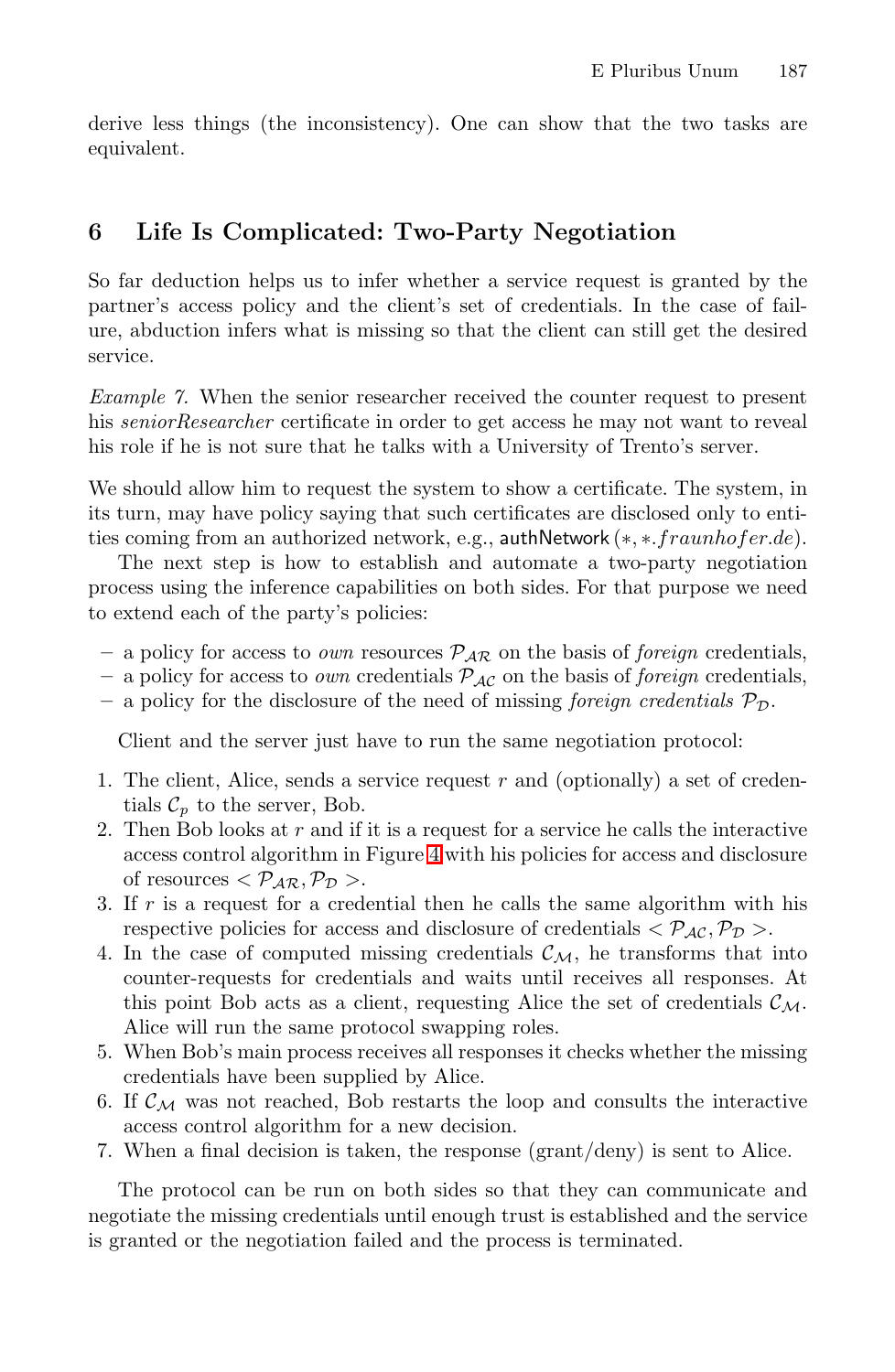### <span id="page-9-0"></span>7 Induction: Finding the Rules

The work for inductive logic programming [\[14\]](#page-11-14) has been most evolved in the field of machine learning. Inductive logic programming systems (ILP) construct concept definitions from examples and a logical domain theory.

Induction may be an extremnely valuable tool for autonomic nodes, because complete and consistent access policies may be difficult to write. So it might be weel the case that a node has only a partial policy, and some additional set of examples of access that one desired to permit or forbid. Then the node should be able, by generalizing from the examples to derive a policy that matched the given examples and is also asble to answer other similar queries.

So an autonomic node could be provided with background police  $P_B$ , some sample granted requests for services  $R^+$  and denied requests  $R^-$  and as a result it should be able to constructs a tentative access policy  $P_{HA}$ . Here  $R^+$ ,  $R^-$  are sets of ground facts and  $P_B$  and  $P_{HA}$  are logic programs. The conditions for construction of  $P_{HA}$  are:

Necessity:  $P_B \not\models R^+,$ Sufficiency:  $P_B \wedge P_{HA} \models E^+,$ Weak consistency:  $P_B \wedge P_{HA} \neq \bot$ , Strong consistency:  $P_B \wedge P_{HA} \wedge E^- \not\models \bot$ .

A number of algorithms can be used for determining the construction of  $P_{HA}$ based on ILP (see e.g. [\[14\]](#page-11-14)) and the identification of the most appropriate for autonomic communication policies is the subject of future work.

### 8 Implementation

We have implemented a system for access control for abduction and deduction using protocols over web services, a front-end to a state-of-the-art inference engine and integrated it with a system for PMI (privilege management infrastructure).

For our implementation, Collaxa<sup>[1](#page-9-1)</sup> is used as a main manager of Web Services Business Processes (on the AuthorizationServer side).

PolicyEvaluator is a Java module that acts as a wrapper for the DLV system<sup>[2](#page-9-2)</sup> (a disjunctive datalog system with negations and constraints) and implements our interactive algorithm for stateless autonomic nodes (Fig. [4\)](#page-5-0). For deductive computations we use the disjunctive datalog front-end (the default one) while for abductive computations, the diagnosis front-end.

The current system processes credentials at an high level: defines what can be inferred and what is missing from a partner's access policy and a user's set of credentials. For the actual distributed management of credentials at lower levels (namely actual cryptographic verification of credentials) we decided to use

<sup>&</sup>lt;sup>1</sup> Collaxa BPEL Server  $(v2.0 \text{ rc3})$  – www.collaxa.com

<span id="page-9-2"></span><span id="page-9-1"></span> $^{2}$  DLV System (r. 2003-05-16) – www.dlvsystem.com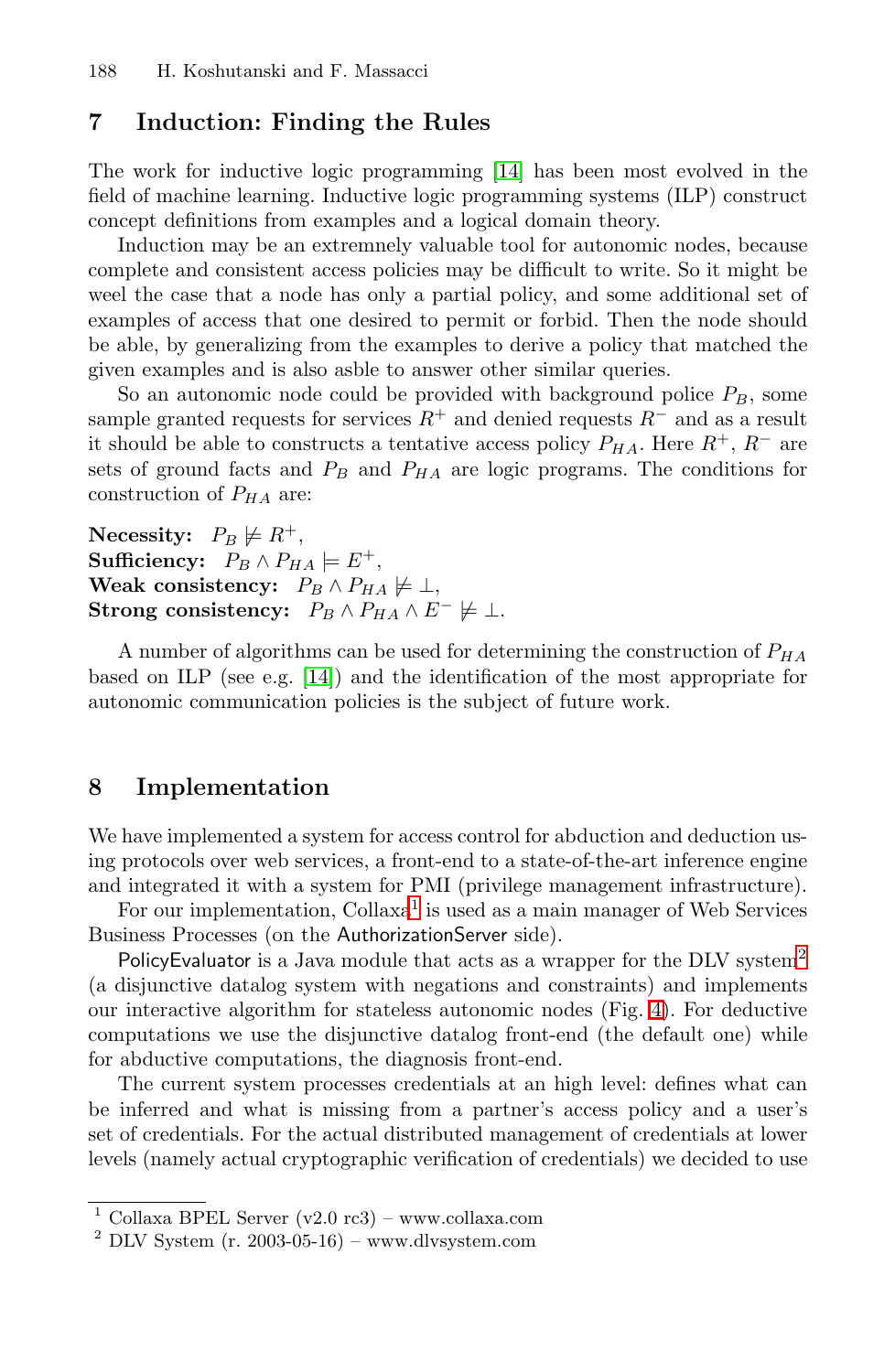PERMIS infrastructure [\[18\]](#page-11-18) because it incorporates and deals entirely with X.509 Identity and Attribute Certificates. It allows for creating, allocating, storing and validating such certificates. Since PERMIS conforms to well-defined standards we can easily interoperate with the other entities (partners) in the network.

# 9 The Challenges Ahead

So far we have presented a logical framework and a proof-of-concept implementation for reasoning about access control for autonomic communication based on interaction for supplying missing credentials or for revoking "wrong" credentials. We have discussed the different formal reasoning services – deduction, abduction, and induction, with a special emphasis of the first two. We have also show how the model can deal with stateful access to services and two party negotiation.

Yet, a number of major challenges remains:

- Complexity Characterization: abduction engines such as DLV are rather ef-fective but unfortunately general algorithms for abduction are inefficient<sup>[3](#page-10-0)</sup>. Our problems are at the same time more specialized (e.g. credentials are occurring only positively in the rules) and more general (we have hierarchies of roles so subset or cardinality minimality does not really apply). So capturing the exact computational complexity of the problem may be far from trivial.
- Approximation vs Language Restriction: even if the problem is hard in the general case, we might have suitable syntactic restrictions that allow for a polynomial evaluation. In other cases, we may be able to find out anytime algorithms that gives an approximate answer (not really the minimal one but close to it).
- Reputation Management: so far we have assumed that declining or presenting a credential has no impact on the reputation of nodes. Research on algorithms and logics for secure reputation is still in the early stage but its integration with interactive access control might have a significant impact.
- Negotiatation Strategy Analysis: which is the impact of the negotiation strategy on the effectiveness, completeness, privacy protection, immunity from DoS attacks of interactive access control? So far only the completeness of the procedure is settled and more sophisticated strategies, taking into account the value of credentials that are disclosed could lead to many interesting results relevant for the practical deployment of the framework.
- Policy Compilation: this is likely the topic with major impact on industry. All policies (either in networking or security) are either interpreted or hardwired in the application. In contrast, we would need a way to "compile" the policy and the policy enforcement engine into machine languages so that autonomic nodes can quickly react to the requests and yet gives us the flexibility of policies: update a policy simply means recompiling and redeploying.

<span id="page-10-0"></span> $^3$  They lay at the secon level of the polynomial hierarchy, i.e. harder than NP.  $\,$